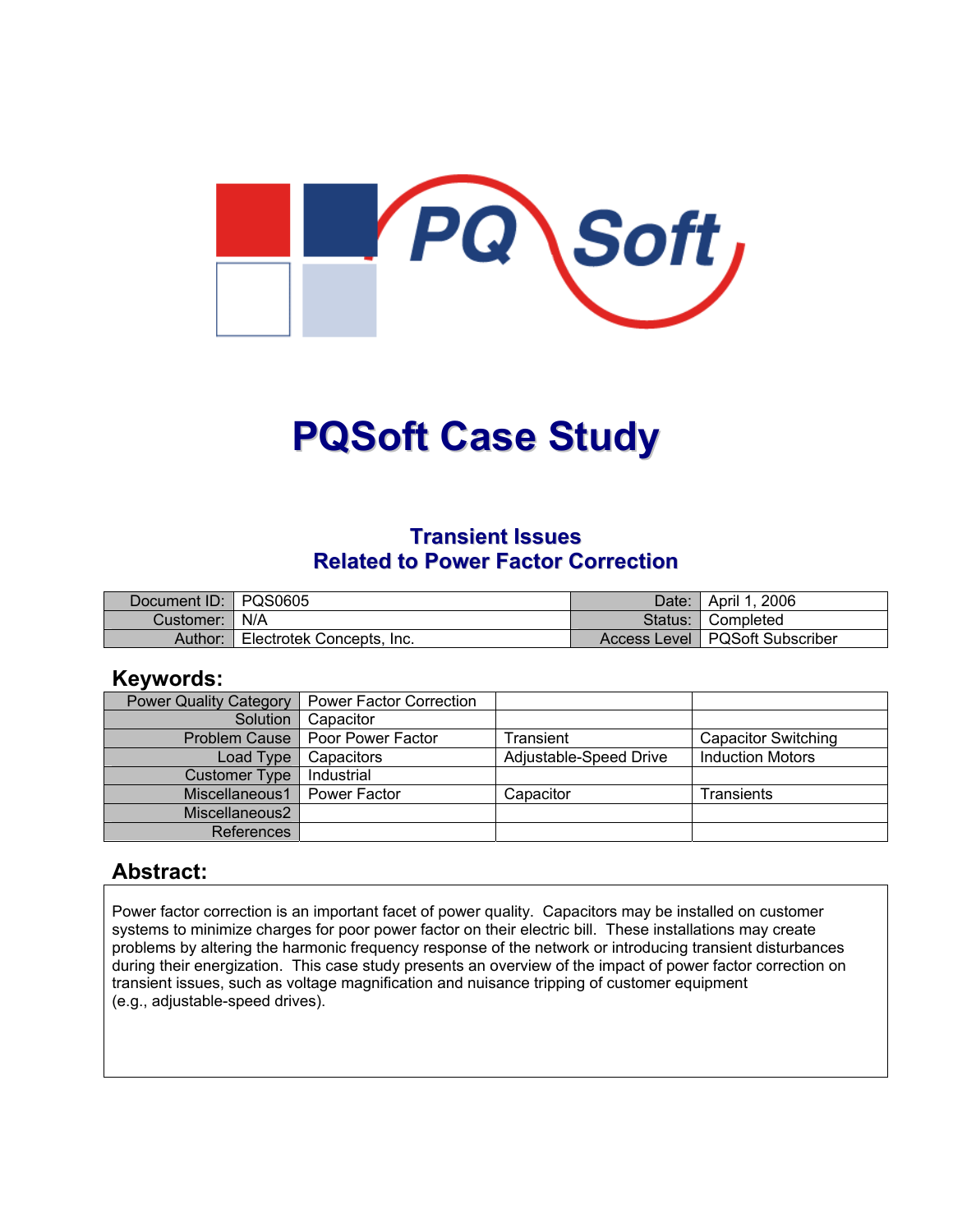# <span id="page-1-0"></span>**TABLE OF CONTENTS**

## **LIST OF FIGURES**

## **RELATED STANDARDS**

IEEE Std. 1036

## **GLOSSARY AND ACRONYMS**

| ASD.       | Adjustable-Speed Drive    |
|------------|---------------------------|
| <b>DPF</b> | Displacement Power Factor |
| <b>PWM</b> | Pulse Width Modulation    |
| TPF.       | True Power Factor         |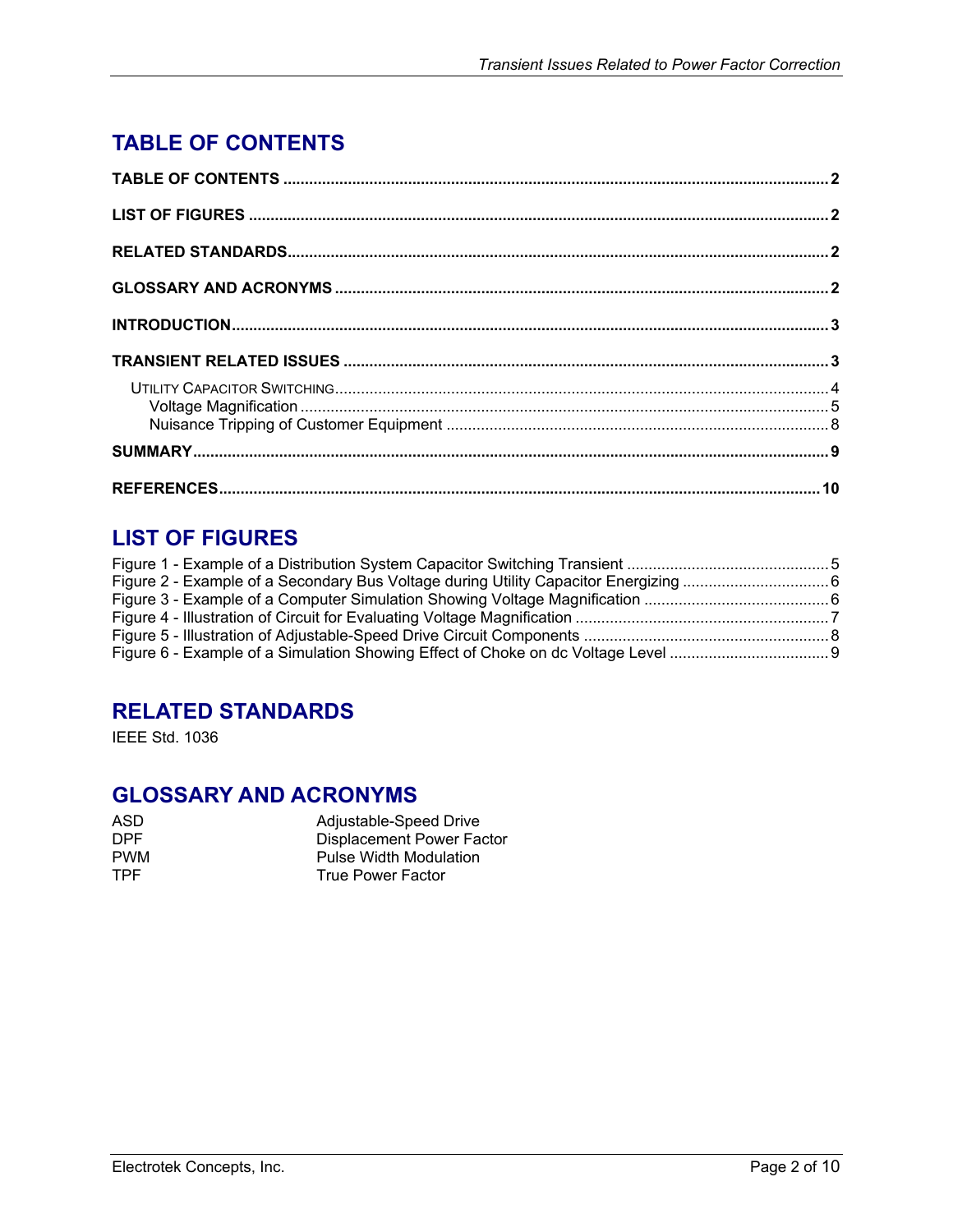## <span id="page-2-0"></span>**INTRODUCTION**

Electric utilities and their customers have long been concerned with power quality. The need for constant voltage and frequency has always been recognized. However, recent trends toward energy conservation, the increasing utilization of power electronic loads, and the proliferation of sensitive electronic equipment are changing the definition of what is meant by "constant voltage." The primary reasons for the growing concern include:

- − Load equipment is more sensitive to power quality variations than equipment applied in the past. Many new load devices contain microprocessor-based controls and power electronic devices that are sensitive to many types of disturbances.
- The increasing emphasis on overall power system efficiency has resulted in a continued growth in the application of devices such as high-efficiency adjustable-speed motor drives and shunt capacitors for power factor correction to reduce losses. This is resulting in increasing harmonic levels on power systems and has many people concerned about the future impact on system capabilities.
- Increased awareness of power quality issues by the end users. Utility customers are becoming better informed about such issues as interruptions, sags, and switching transients and are challenging the utilities to improve the quality of power delivered.
- Many things are now interconnected in a network. Integrated processes mean that the failure of any component has much more important consequences.

## **TRANSIENT RELATED ISSUES**

Transient voltages and currents are a result of sudden changes within the electric power system. Opening or closing of a switch or circuit breaker causes a change in circuit configuration and the associated voltages and currents. A finite amount of time is required before a new stable operating point is reached. Lightning strokes to exposed distribution circuits inject a large amount of energy into the power system in a very short time, causing deviations in voltages and currents which persist until the excess energy is absorbed by dissipative elements (surge arresters, load resistance, conductor resistance, grounding system, etc.). A principal effect of both these events is a temporary departure of power system voltage and current from the normal steady-state sinusoidal waveforms. All transients are caused by one of two actions:

- − connection or disconnection of elements within the electric circuit
- injection of energy due to a direct or indirect lightning stroke or static discharge.

Opening or closing of switches is a very common occurrence, whether it is normal cycling of loads at the utilization level, or utility operations on the transmission and distribution system. Lightning and static discharge are less common, but the potential effects are obvious. The mechanism may also be unintentional, as with initiation of a short circuit.

Transient overvoltages and overcurrents are classified by peak magnitude, frequency, and duration. These parameters are useful indices for evaluating potential impacts of transients on power system equipment. The absolute peak voltage, which is dependent on the transient magnitude and the point on the fundamental frequency voltage waveform at which the event occurs, is important for dielectric breakdown evaluation (e.g., equipment insulation strength). Some equipment and types of insulation, however, may also be sensitive to rates of change in voltage or current. The transient frequency, combined with the peak magnitude, can be used to estimate the rate of change.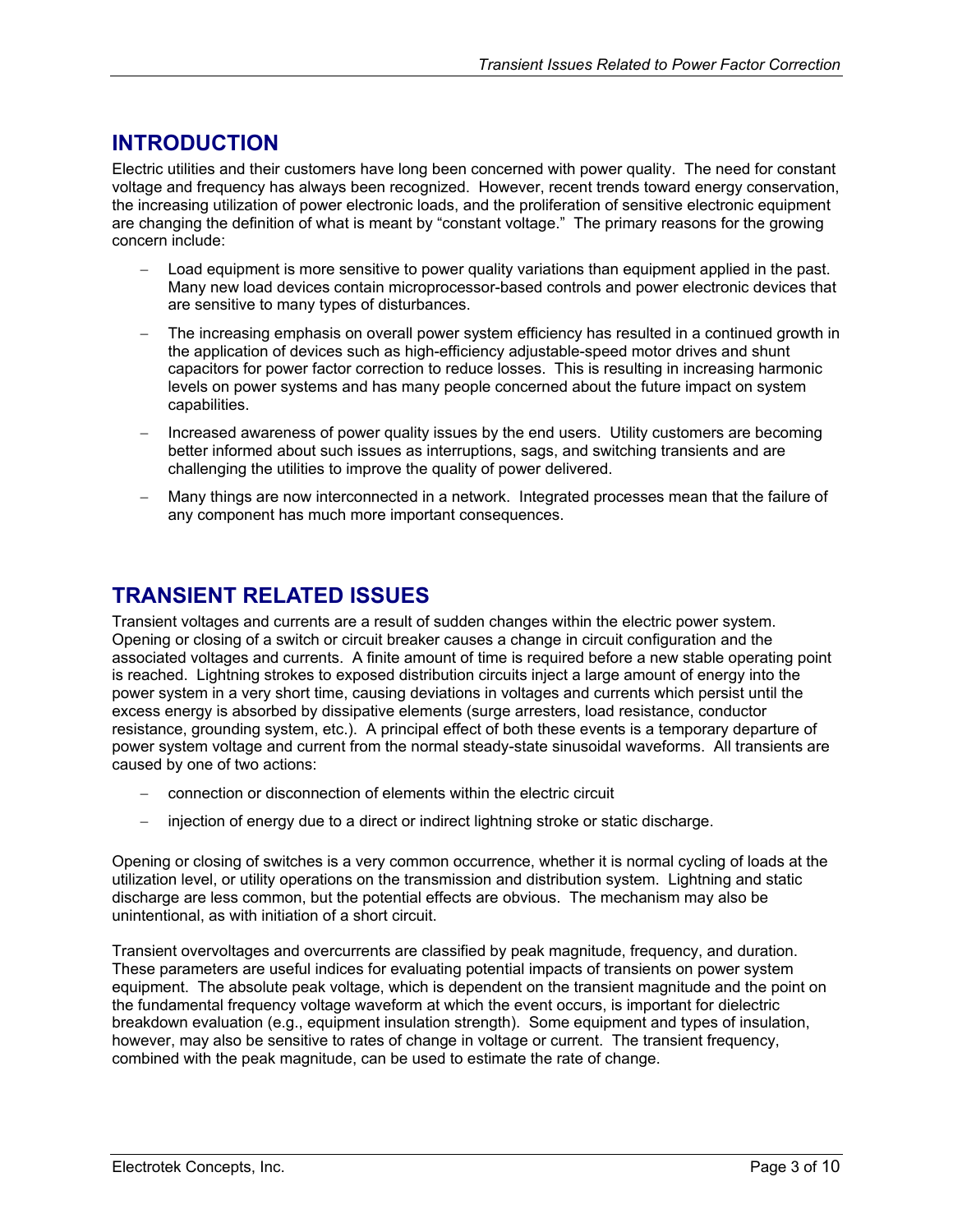#### <span id="page-3-0"></span>*Utility Capacitor Switching*

The application of utility capacitor banks has long been accepted as a necessary step in the efficient design of utility power systems. In addition, capacitor switching is generally considered a normal operation for a utility system and the transients associated with these operations are generally not a problem for utility equipment. These low frequency transients, however, can be magnified in a customer facility (if the customer has low voltage power factor correction capacitors) or result in nuisance tripping of power electronic-based devices, such as adjustable-speed drives. Capacitor energizing is just one of the many switching events that can cause transients on a utility system. However, due to their regularity and impact on power system equipment, they quite often receive special consideration.

Power quality problems related to utility capacitor switching include customer equipment damage or failure, nuisance tripping of adjustable-speed drives or other process equipment, transient voltage surge suppressors failure, and computer network problems.

Energizing a shunt capacitor bank from a predominantly inductive source creates an oscillatory transient that can approach twice the normal system peak voltage  $(V_{nk})$ . The characteristic frequency (f<sub>s</sub>) of this transient is given by:

$$
f_s = \frac{1}{2\pi\sqrt{(L_s * C)}} \approx f_{\text{system}} * \sqrt{\frac{X_c}{X_s}} = f_{\text{system}} * \sqrt{\frac{MVA_{\text{sc}}}{MVAr_{3\phi}}} = f_{\text{system}} * \sqrt{\frac{1}{\Delta V}}
$$
\nwhere:  
\n
$$
f_s = \text{characteristic frequency (Hz)}
$$
\n
$$
L_s = \text{positive sequence source inductance (H)}
$$
\n
$$
C = \text{capacitance of bank (F)}
$$
\n
$$
f_{\text{system}} = \text{system frequency (50 or 60 Hz)}
$$
\n
$$
X_s = \text{positive sequence source impedance } (\Omega)
$$
\n
$$
X_c = \text{capacitive reactance of bank } (\Omega)
$$

 $MVA<sub>sc</sub>$  = three-phase short circuit capacity (MVA)

 $MVA<sub>r</sub>$  = three-phase capacitor bank rating (MVAr)

∆V = steady-state voltage rise (per-unit)

Relating the characteristic frequency of the capacitor energizing transient  $(f_s)$  to a steady-state voltage rise (∆V) design range provides a simple way of quickly determining the expected frequency range for utility capacitor switching. For example, a 60 Hz system with a design range of 1.0% to 2.5% would correspond to characteristic frequency range of 380 to 600 Hz. For a shunt capacitor bank on a high voltage bus, transmission line capacitance and other nearby capacitor banks cause the energizing transient to have more than one natural frequency. However, for the first order approximation, this equation can still be used to determine the dominant frequency.

Because capacitor voltage cannot change instantaneously (remembering that i(t)=Cdv/dt), energization of a capacitor bank results in an immediate drop in system voltage toward zero, followed by an oscillating transient voltage superimposed on the 60 Hz fundamental waveform. The peak voltage magnitude depends on the instantaneous system voltage at the instant of energization, and can reach 2.0 times the normal system voltage  $(V_{pk} - in per-unit)$  under worst-case conditions.

For a practical capacitor energization without trapped charge, system losses, loads, and other system capacitances cause the transient magnitude to be less than the theoretical 2.0 per-unit. Typical magnitude levels range from 1.3 to 1.5 per-unit and typical transient frequencies generally fall in the range from 300 to 1000 Hz. [Figure 1](#page-4-1) illustrates an example (measured) distribution system capacitor energizing transient.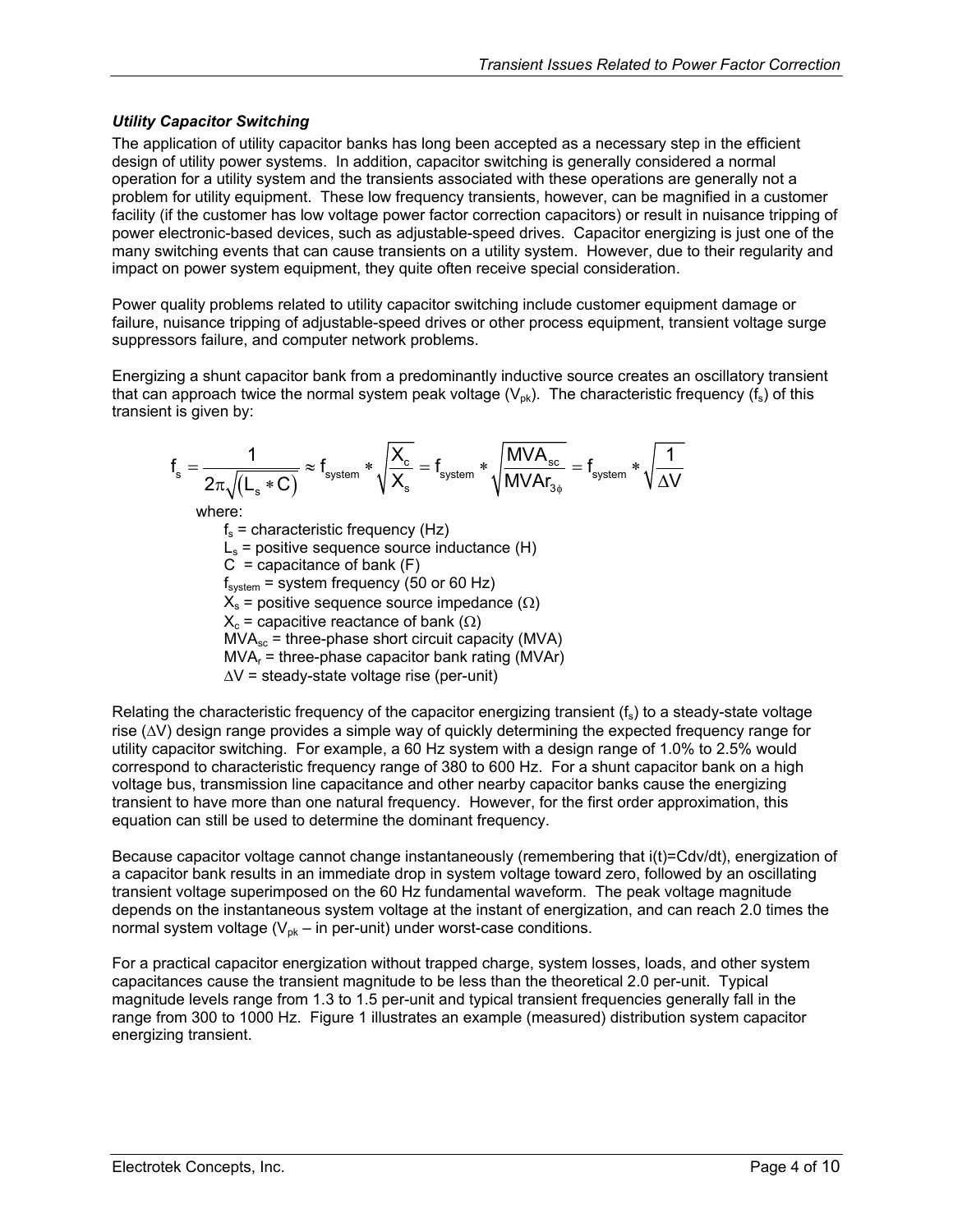<span id="page-4-1"></span><span id="page-4-0"></span>

**Figure 1 - Example of a Distribution System Capacitor Switching Transient** 

#### Voltage Magnification

Voltage magnification occurs when the transient oscillation initiated by the energization of a utility capacitor bank excites a series resonance formed by a step-down transformer and power factor correction bank on a customer's lower voltage system. The result is a higher overvoltage magnitude at the customer's bus (higher than the overvoltage magnitude where the capacitor is switched). Previous analysis has indicated that the worst magnified transient occurs when the following conditions are met (refer to [Figure 4\)](#page-6-1):

- The size of the switched capacitor bank is significantly larger (>10) than the low voltage power factor correction bank (e.g.,  $C_2$  vs.  $C_4$ ).
- The energizing frequency (e.g.,  $f_2$ ) is close to the series resonant frequency formed by the stepdown transformer and the power factor correction capacitor bank  $(f_4)$  (refer to the equations provided with [Figure 4\)](#page-6-1).
- There is relatively little damping (resistive) provided by the low voltage load (typical industrial plant configuration - primarily motor load).

[Figure 2](#page-5-1) shows an example secondary bus voltage during utility capacitor energizing. Previous computer simulations and onsite measurements have indicated that magnified transients between 2.0 and 4.0 perunit are possible over a wide range of low voltage capacitor sizes. Typically, the transient overvoltages will simply damage low-energy protective devices (e.g., MOVs) or cause a nuisance trip of a power electronic device. Important system variables to consider when analyzing this phenomenon include:

- − Switched capacitor bank size / lower voltage capacitor bank size and location
- System loading / transformer characteristics
- − Circuit breaker characteristics (closing resistors/inductors, closing control, etc.).
- − Arrester size(s), rating(s), and location(s)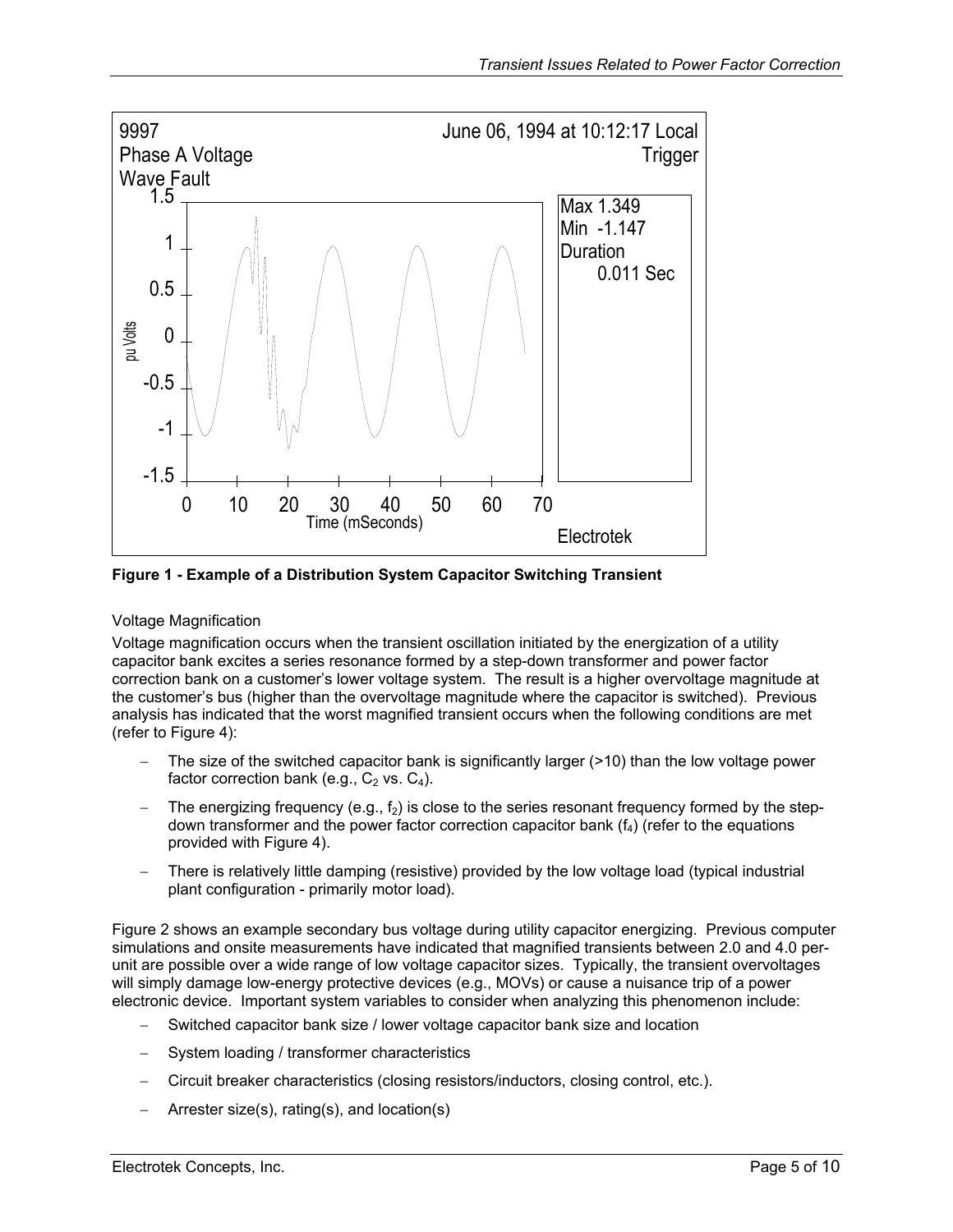<span id="page-5-0"></span>[Figure 3](#page-5-2) illustrates an example simulated capacitor energizing transient and the resulting transient voltage at the lower voltage customer power factor correction capacitor bank. Solutions to the voltage magnification usually involve:

- Using an overvoltage control method, such as pre-insertion resistors or synchronous closing control.
- Detuning the circuit by changing capacitor bank sizes, moving banks, and/or removing banks from service.
- Switching large banks in more than one section.
- − Applying surge arresters (MOVs) at the remote location.
- − Converting the customer's power factor correction banks into harmonic filters.

<span id="page-5-1"></span>

**Figure 2 - Example of a Secondary Bus Voltage during Utility Capacitor Energizing** 

<span id="page-5-2"></span>

**Figure 3 - Example of a Computer Simulation Showing Voltage Magnification**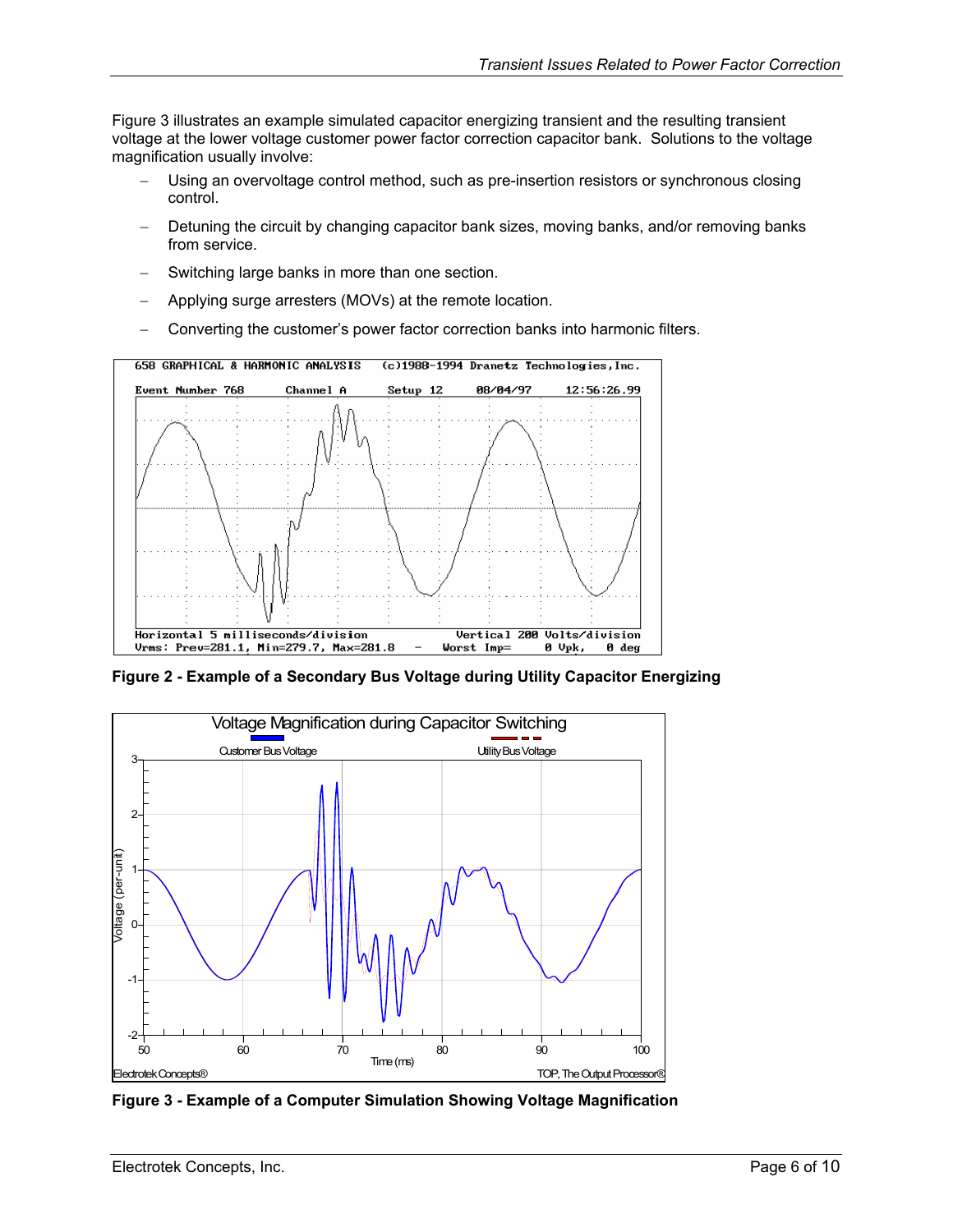<span id="page-6-0"></span>![](_page_6_Figure_1.jpeg)

<span id="page-6-1"></span>**Figure 4 - Illustration of Circuit for Evaluating Voltage Magnification**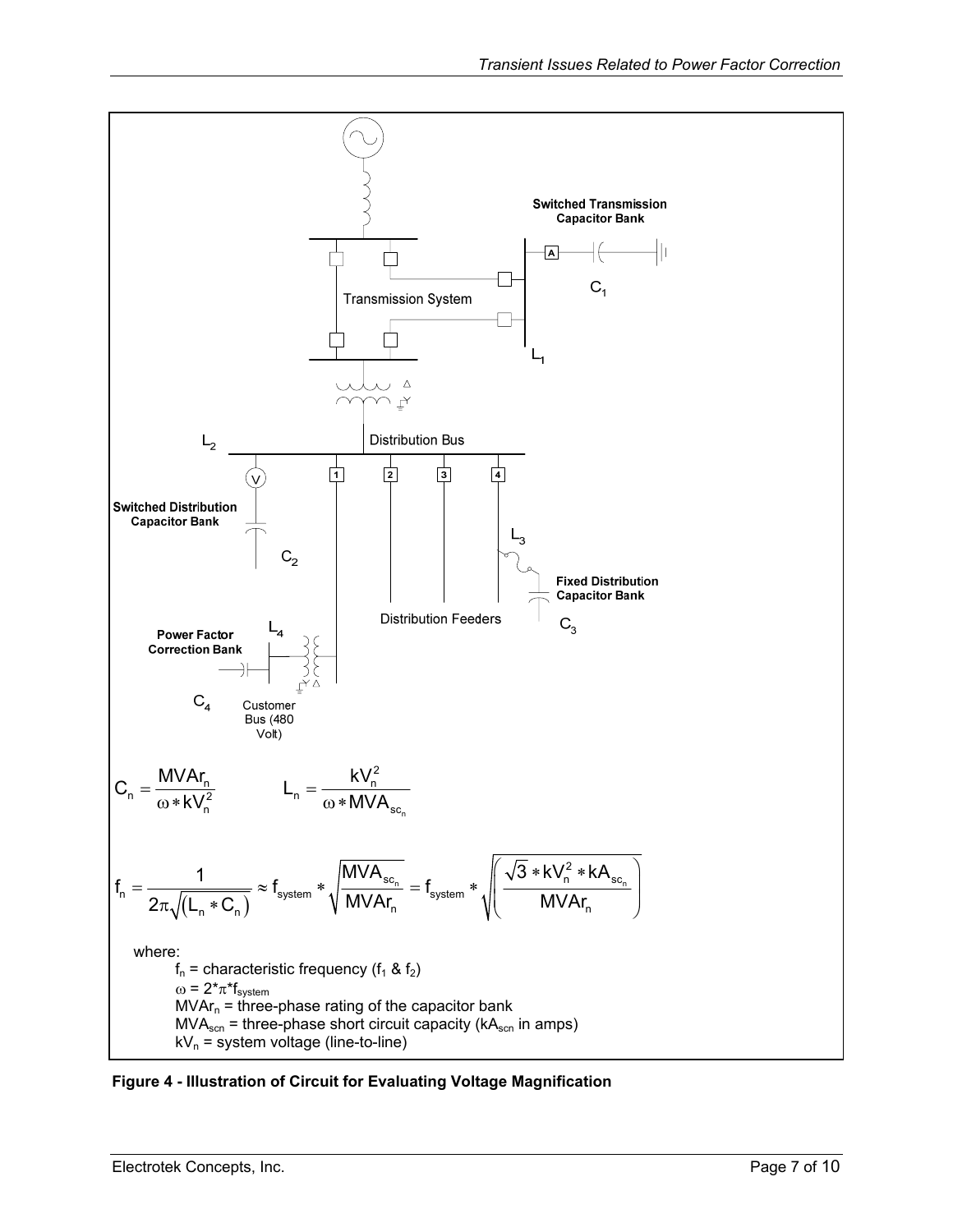#### <span id="page-7-0"></span>Nuisance Tripping of Customer Equipment

Nuisance tripping refers to the undesired shutdown of a customer's adjustable-speed drive or other power-electronic-based process device due to the transient overvoltage on the device's dc bus. Very often, this overvoltage is caused by utility transmission or distribution capacitor bank energization. Considering the fact that many distribution banks are time clock controlled, it is easy to see how this event can occur on a regular basis, thereby causing numerous process interruptions for the customer.

An adjustable-speed drive system consists of three basic components and a control system as illustrated in [Figure 5.](#page-7-1) The rectifier converts the three-phase ac input to a dc voltage, and an inverter circuit utilizes the dc signal to produce a variable magnitude, variable frequency ac voltage, that is used to control the speed of an ac motor. A dc motor drive differs from this configuration in that the rectifier is used to control the motor directly.

<span id="page-7-1"></span>![](_page_7_Figure_4.jpeg)

**Figure 5 - Illustration of Adjustable-Speed Drive Circuit Components** 

The nuisance tripping event consists of an overvoltage trip due to a dc bus overvoltage on voltage-source inverter drives (e.g., pulse-width modulated). Typically, for the protection of the dc capacitor and inverter components, the dc bus voltage is monitored and the drive tripped when it exceeds a preset level. This level is typically around 780 volts (for 480 volt applications), which is only 120% of the nominal dc voltage. The potential for nuisance tripping is primarily dependent on the switched capacitor bank size, overvoltage controls for the switched bank, the dc bus capacitor size, and the inductance between the two capacitors. It is important to note that nuisance tripping can occur even if the customer does not have power factor correction capacitors.

The most effective methods for eliminating nuisance tripping are to significantly reduce the energizing transient overvoltage, or to isolate the drives from the power system with series inductors, often referred to as chokes. The additional series inductance of the choke will reduce the transient magnitude at the input to the drive and the associated current surge into the dc link filter capacitor, thereby limiting the dc overvoltage.

While determining the precise inductor size for a particular application may require a detailed computer simulation study, a more common approach involves the widespread application of a standard 3% value. The 3% size is based upon the drive kVA rating and is usually sufficient for most applications where voltage magnification isn't also a concern. [Figure 6](#page-8-1) illustrates an example of a computer simulation showing the dc overvoltage transient before-and-after the application of a 3% ac choke.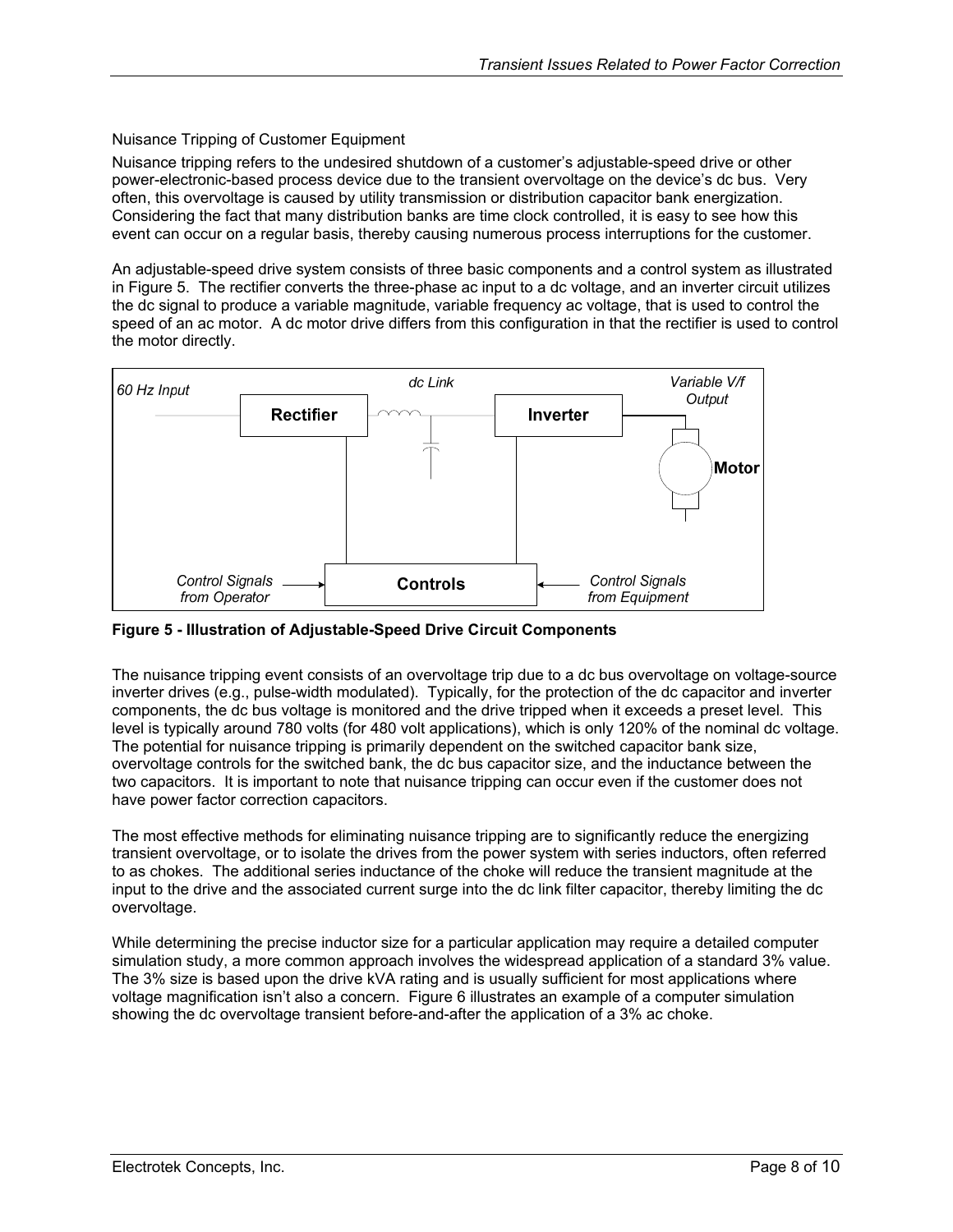<span id="page-8-1"></span><span id="page-8-0"></span>![](_page_8_Figure_1.jpeg)

**Figure 6 - Example of a Simulation Showing Effect of Choke on dc Voltage Level** 

Generally, the choke is specified in %X and hp. However, for simulation purposes, the inductance of the choke may be approximated using the following relationship. An example of a 3% choke being added to a 10 hp drive is provided for reference.

![](_page_8_Figure_4.jpeg)

## **SUMMARY**

Power factor correction is an important facet of power quality. Capacitors may be installed on customer systems to minimize charges for poor power factor on their electric bill. These installations may create problems by altering the harmonic frequency response of the network or introducing transient disturbances during their energization. This case study presented an overview of the impact of power factor correction on transient issues, such as voltage magnification and nuisance tripping of customer adjustable-speed drives.